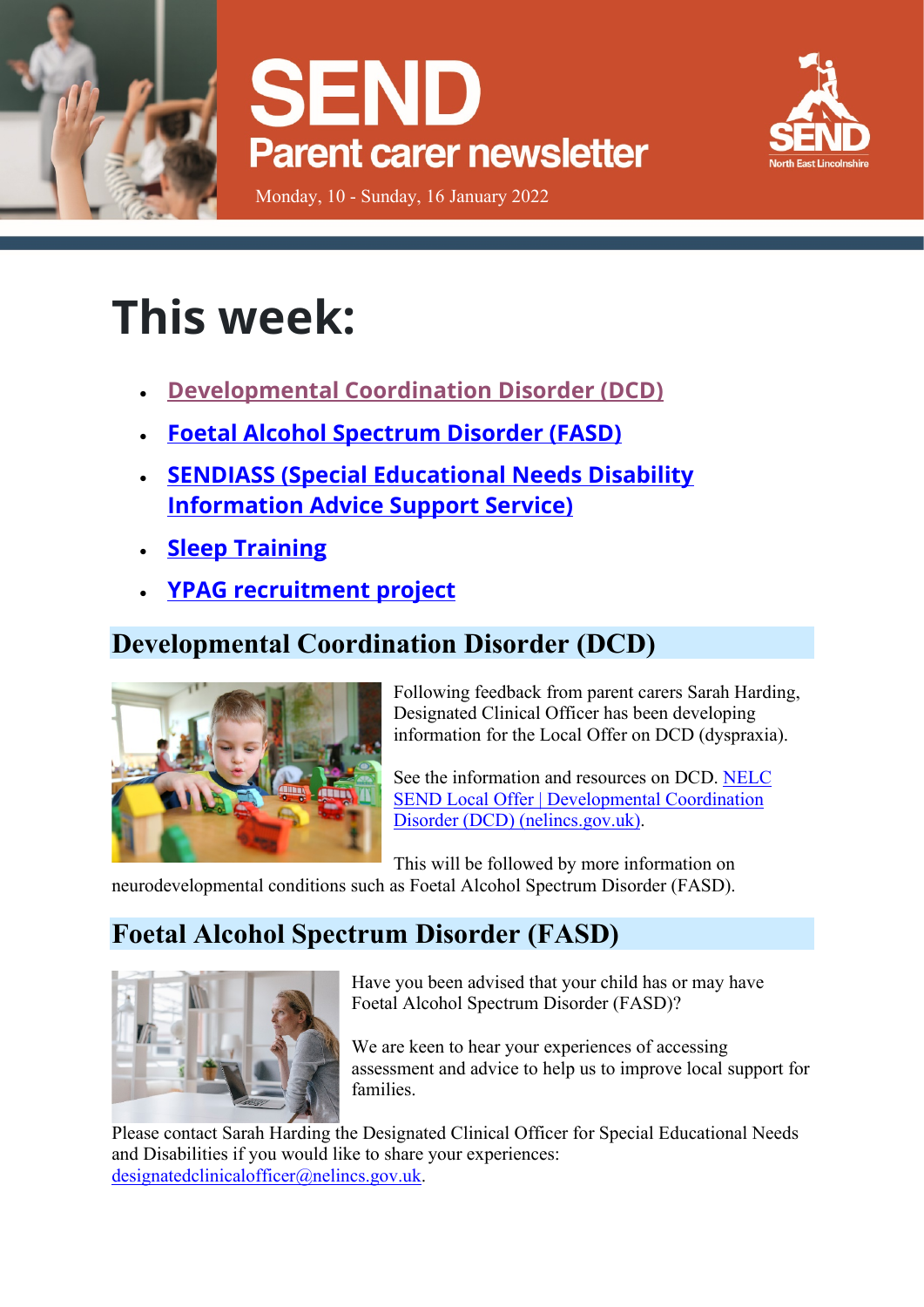## **SENDIASS (Special Educational Needs Disability Information Advice Support Service)**

Special Educational Needs and/or Disability



## **Graduated Approach**

New information has been added to the SENDIASS webpage on the Graduated Approach.

To meet the needs of your child, their school will follow the **Graduated Approach**. It follows a cycle of:

- 1.Assessment 2.Planning
- 3.Action
- 4.Review

## The first step before going down a formal route, is talking to the setting about your concerns.

Being able to have positive conversations with the school is one way to avoid disagreements starting.

Learn about the Graduated Approach, what you should prepare, how to have a productive conversation, what to do if things don't improve, and more on the SENDIASS page. [NELC](https://sendlocaloffer.nelincs.gov.uk/home/sendiass/)  [SEND Local Offer | SENDIASS \(nelincs.gov.uk\)](https://sendlocaloffer.nelincs.gov.uk/home/sendiass/)

#### **Change to contact hours**

The times that you can get in touch with SENDIASS during the tendering process has changed.

SENDIASS will provide their service from Monday- Friday, 9am-4pm.

They will respond to new enquiries via phone, answerphone, webchat, and email within 5 working days and no longer than 10 days.

Email: [nelincs@barnardos.org.uk](mailto:nelincs@barnardos.org.uk) Facebook: [@NELSENDIASS](https://www.facebook.com/NELSENDIASS)

Find out about all of the changes to their service during the tendering process. [NELC SEND](https://sendlocaloffer.nelincs.gov.uk/sendiass-tender/)  [Local Offer | SENDIASS Tender \(nelincs.gov.uk\).](https://sendlocaloffer.nelincs.gov.uk/sendiass-tender/)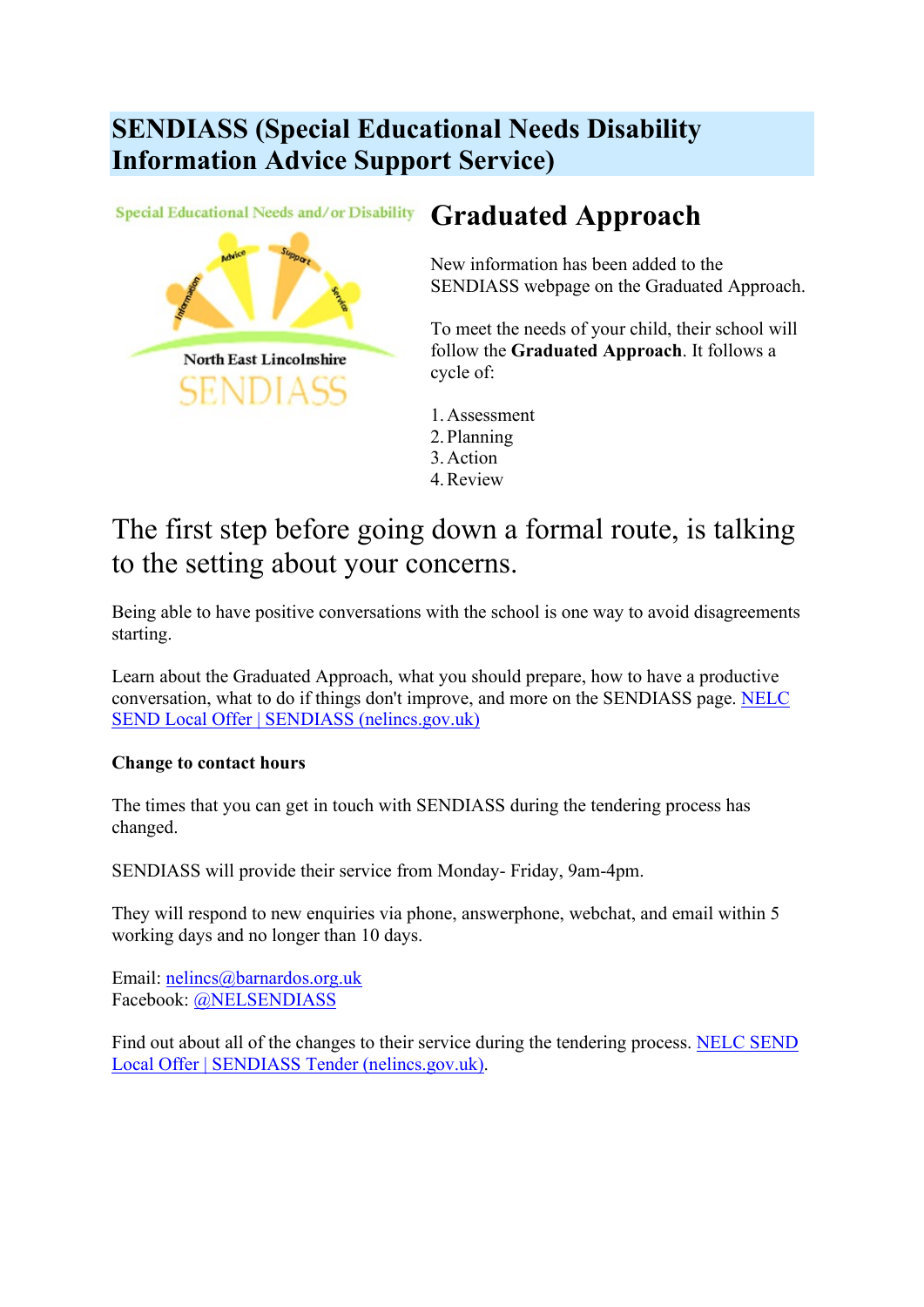## **Sleep Training**



Secure your space on the sleep training. Children with SEND are more likely than other children and young people to have issues with sleep.

It's useful, convenient, and could make a huge impact on you and your child.

Parents and carers are invited to attend a free sleep workshop online, funded by Humber Transforming Care Partnership.

The workshop consists of two, two hour sessions that are held over two weeks. Please chose one set of sessions.

#### **Sleep Workshop for Parent/Carers**

Monday, 10 and Monday 17 January, 2022 from 10am-12pm

Tuesday 1 and Tuesday 8 February, 2022 from 10am-12pm

Thursday 17 and Thursday 24 February 2022 from 12pm-2pm

Tuesday 22 February and Tuesday 1 March 2022 from 10am-12pm

Saturday 5 and Saturday 12 March 2022 from 9.30am-11.30am

**To book a place please email [Claire.Earley@kids.org.uk](mailto:Claire.Earley@kids.org.uk)**

Read the 'Sleep' tab on the 'Events and training' page.

[NELC SEND Local Offer | Events and training \(nelincs.gov.uk\)](https://sendlocaloffer.nelincs.gov.uk/home/events/)

### **YPAG recruitment project**



The Young People's Advisory Group (YPAG) is a group of 14 children and young people from seven local schools. They meet regularly online with us to work on projects chosen by people with SEND, explore other projects that they can engage with, share ideas, play games and have fun.

The big project that the group have been working on over

the last several months is the SEND Award Ceremony.